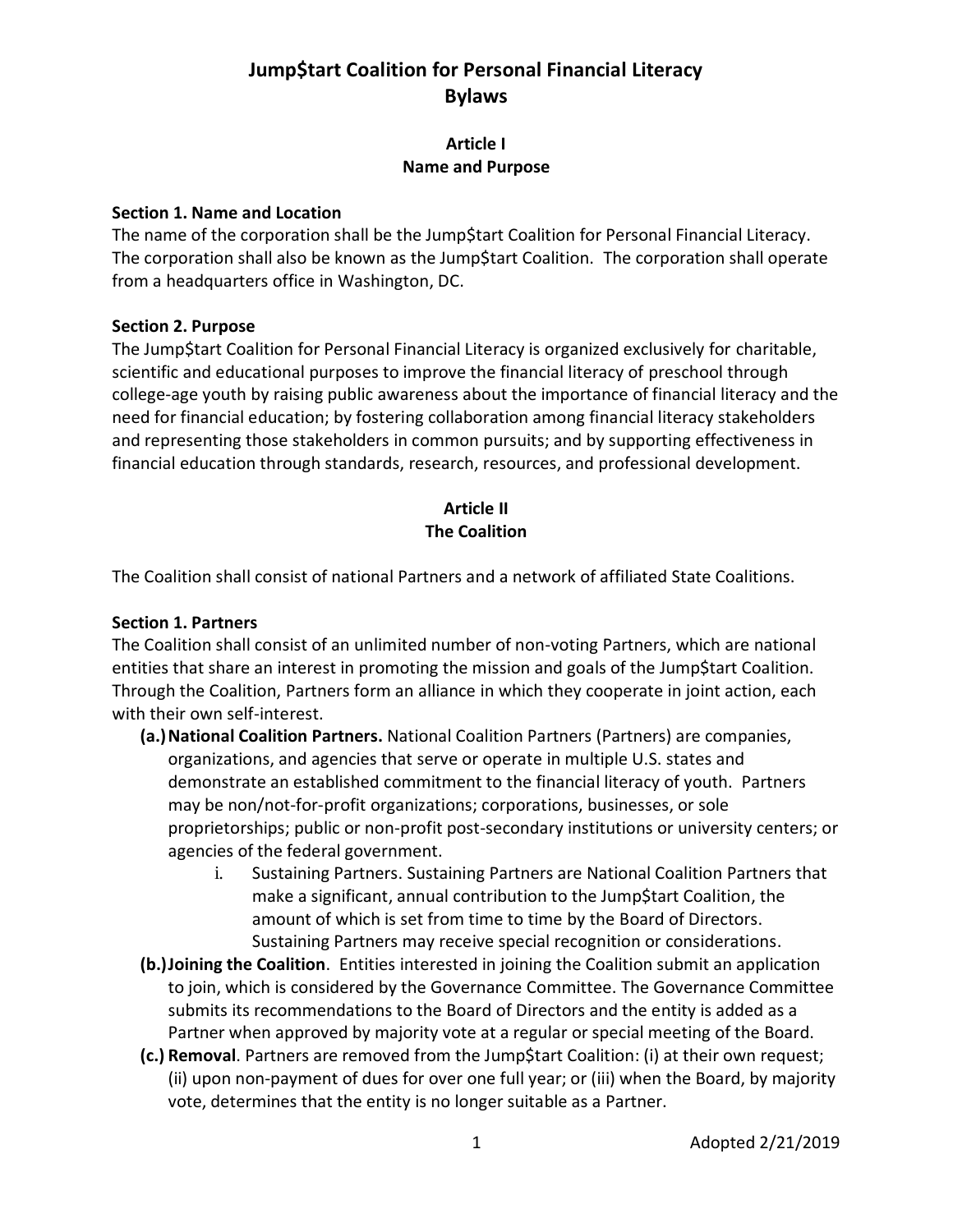- **(d.)Dues**. The Board of Directors shall decide whether and in what amount Partners shall be assessed annual dues.
- **(e.)Expectations**. Partners are expected to demonstrate support for the Jump\$tart Coalition mission in ways determined by each Partner and to uphold the Coalition's commitment to collaboration and effective financial education.

#### **Section 2. State Coalitions**

The Jump\$tart Coalition shall consist of a network of State Coalitions that are affiliated with the Jump\$tart Coalition through a signed Affiliation Agreement. State Coalitions are independent, non-profit organizations, each with their own Board and Bylaws, which operate for a purpose not dissimilar from the purpose of the Jump\$tart Coalition.

- **(a.)Brand**. The Jump\$tart Coalition grants permission to its affiliated State Coalitions to use the Jump\$tart Coalition name and brand through the signed Affiliation Agreement. State Coalitions are not required to use the Jump\$tart Coalition name and brand; but must identify themselves as affiliates of the Jump\$tart Coalition.
- **(b.)Affiliation**. The Jump\$tart Coalition recognizes one State Coalition as its Affiliate in each state or U.S. territory. The State Coalition may be an existing organization that agrees to serve as an Affiliate or may be originally organized as a State Coalition. The State Coalition becomes an Affiliate when approved by majority vote at a regular or special meeting of the Board and upon signing the Affiliation Agreement.
- **(c.) Removal**. State Coalitions are removed from the Jump\$tart Coalition: (i) at their own request; (ii) at the dissolution of the organization as a business; (iii) in the case of a breach in terms of the Affiliation Agreement; or (iv) when the Board, by majority vote, determines that the entity is no longer suitable as an Affiliate.
- **(d.)Expectations**. Expectations of affiliated State Coalitions are outlined in and governed by the Affiliation Agreement. The Board of Directors shall decide whether and in what amount State Coalitions shall be assessed fees or dues.
- **(e.)Tax-Exempt Status**. State Coalitions must maintain their status as IRS §501(c)(3) taxexempt non-profit organizations, whether they are tax-exempt under the Jump\$tart Coalition's group exemption or independently determined tax-exempt by the IRS.

#### **Article III Board of Directors**

#### **Section 1. Board Role and Authority**

The Board of Directors shall establish and oversee the corporation's policies and general direction, and shall make amendments to these Bylaws by majority vote. The Board shall hire, oversee, and delegate responsibility for managing the corporation's daily operation to the President and Chief Executive Officer (President/CEO). The Board may delegate such powers to certain officers and committees as provided for in these Bylaws.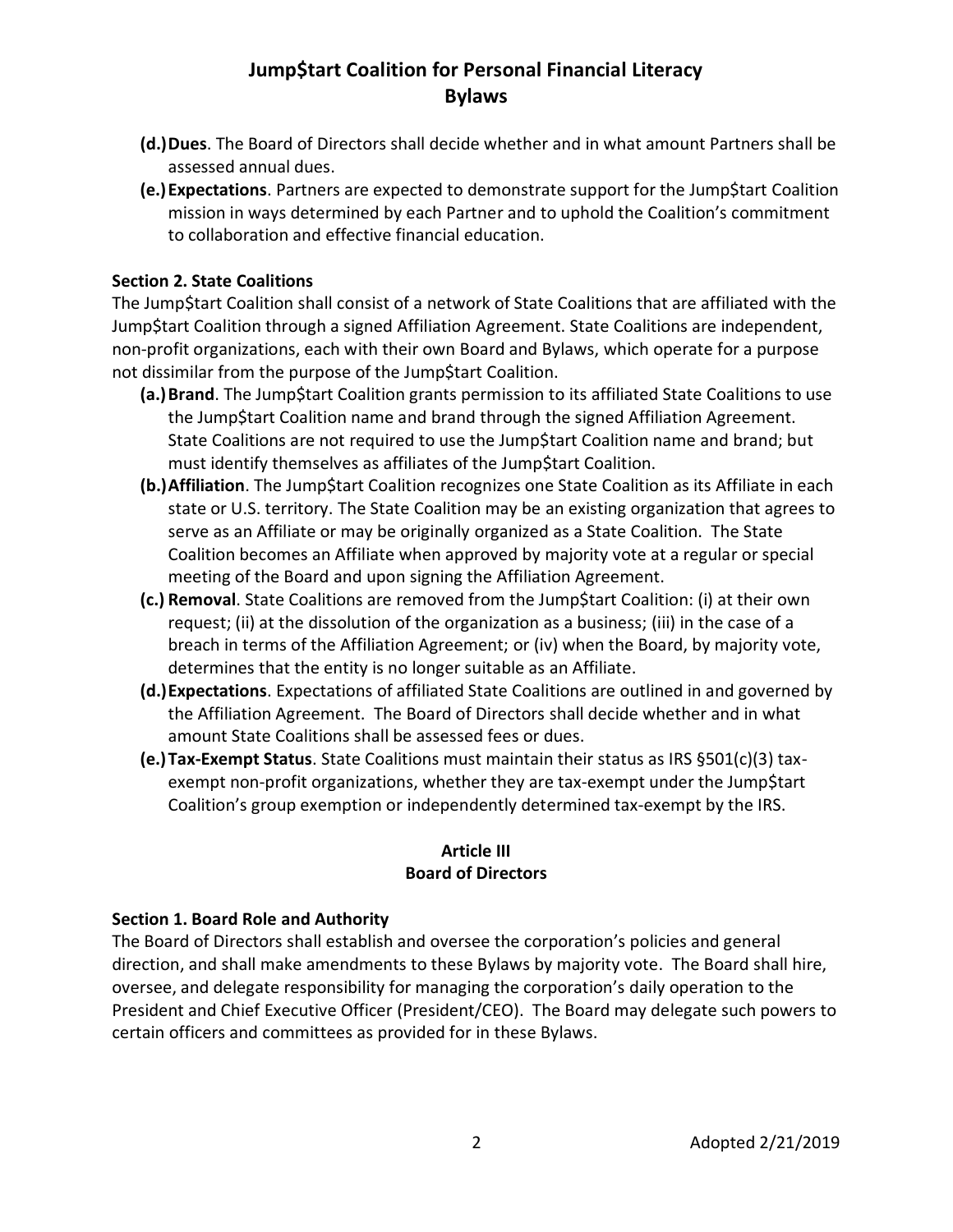#### **Section2. Board Composition**

The Board of Directors shall consist of no fewer than three and no more than 35 individual and/or organizational members, excluding *directors emeriti*. The Board shall strive for a balance of representation among Corporate Organizational Board Members, Non-Profit Organizational Board Members, and Expert Board Members.

**(a.)Organizational Board Members.** Companies, organizations, and agencies that are National Coalition Partners may be elected to the Board of Directors.

- i. Organizational Board Members shall designate an employee or officer of the organization to represent that organization on the Jump\$tart Board of Directors.
- ii. Organizational Board Members shall designate a new representative to the Board when the representative is no longer affiliated with the Board Member Organization or may designate a new representative whenever it sees fit.
- iii. Organizational Board Members shall designate representatives in writing to the Board Chairperson, Governance Committee Chair, and/or President/CEO. Organizational Board Members may be represented by alternates or substitutes from time to time without designating a new representative but such alternates or substitutes are not permitted to vote.
- **(b.)Expert Board Members.** Up to one-third of the Board may be individuals and organizations elected for their expertise related to finance or financial education.
	- i. Organizations, including university centers, government entities, and other businesses elected as Expert Board Members shall designate a representative in the same manner as other Organizational Board Members described in Section 2.(a.)
	- ii. Individuals, including researchers, academics, authors, and advisors may also be elected as Expert Board Members without regard for their employment or other affiliation.

### **(c.) Special Board Representatives**.

- i. The President/CEO shall serve as an *ex officio*, non-voting Board Member for the duration of his/her employment as President/CEO.
- ii. The State Coalition Leader of the current State Coalition of the Year shall serve a special one-year term as a non-voting representative to the Board to bring the State Coalition perspective to Board discussions.
- iii. William E. Odom and H. Randy Lively Jr. shall serve indefinitely as *directors emeriti* until they resign, die, or are removed from the Board.

### **Section 3. Election, Terms, Resignation, and Removal**

Individual and organizational Board Members, except those designated as Special Board Representatives in Section 2.(c.) are assigned to an election class, A, B, or C. The members of each class shall be elected to three-year staggered terms and may succeed themselves without term limits.

**(a.)Nominations and Elections.** Board Members shall be nominated by the Governance Committee. The Board of Directors shall conduct elections at the Annual Meeting, which is held in the fourth quarter of the year. The Board of Directors may conduct special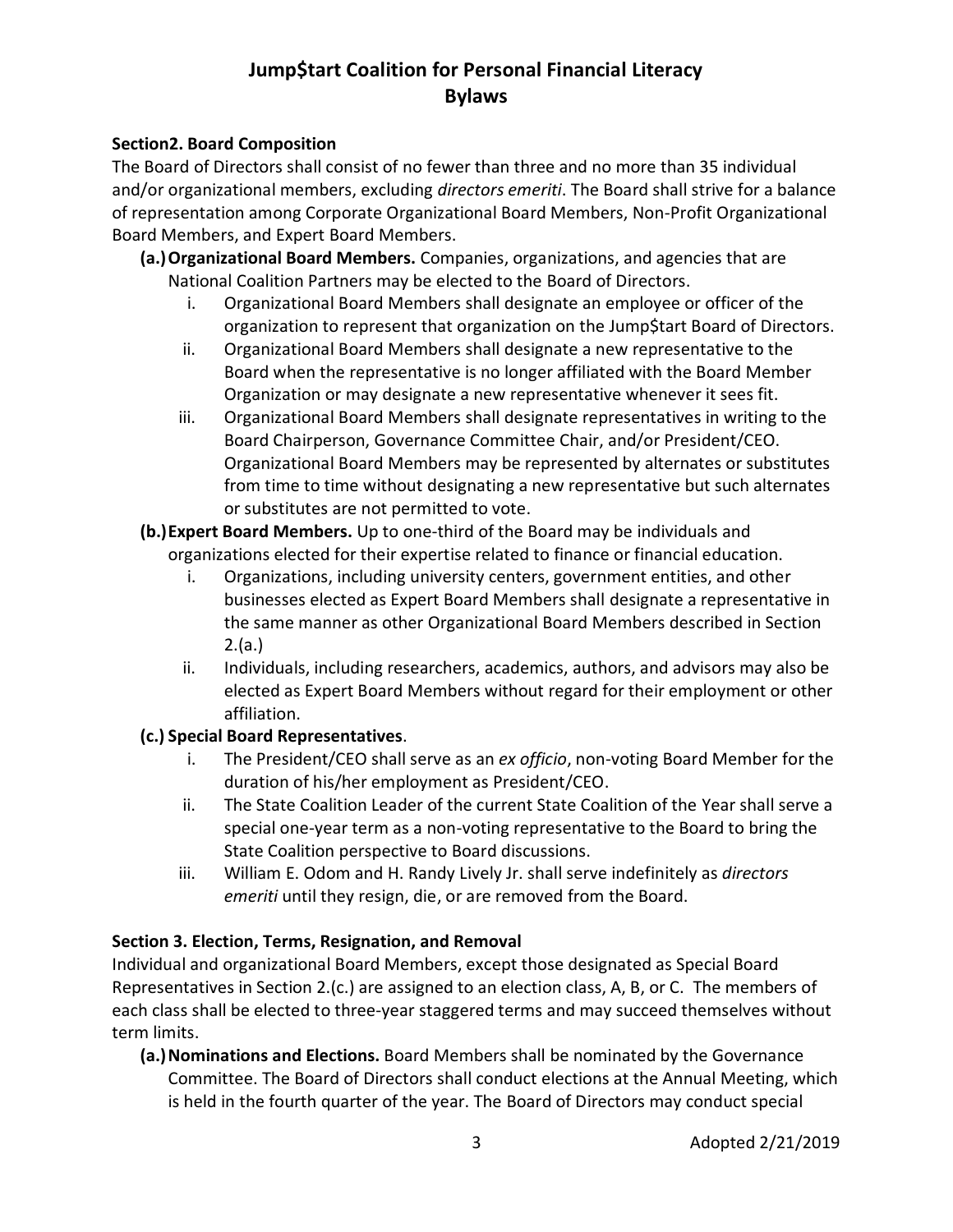elections to fill vacancies at any regular or special meeting of the Board of Directors. Elections are overseen by the Governance Committee.

- **(b.)Terms**. Full terms begin on January 1 following the annual meeting and last for three full years. For Board Members elected to fill vacancies, the term takes effect immediately and last until the end of the unexpired term.
- **(c.) Resignation**. Board Members may resign at any time by giving written notice to the Chairperson. An organizational Board Member is not required to resign when its representative no longer wishes or is no longer able to serve, if the organization can designate a new representative.
- **(d.)Removal**. Organizational Board Members shall be removed when the organization is no longer a Jump\$tart Coalition National Partner. Any Board Member may be removed when the Board, by majority vote, determines that the Individual or organization is no longer suitable as a Board Member.

#### **Section 4. Board Member Obligations**

Individual and organizational Board Members are expected to meet the following obligations:

- **(a.)Dues**. Organizational Board Members shall pay annual dues at the amount set by the Board of Directors from time to time. Organizational Board Members are encouraged to support the Jump\$tart Coalition at the Sustaining Partner level.
- **(b.)Attendance**. Board Members shall attend four quarterly Board Meetings each year. Board Members are encouraged to participate in person, but may participate telephonically, which constitutes full participation if the Board Member can hear and be heard. Organizational Board Members may opt to have an alternate participate on behalf of the regular Board Member, but such alternate may not vote. Individual or organizational Board Members that miss two meetings within one year are deemed to have not met this obligation.
- **(c.) Committees**. Board Members shall serve on at least one Jump\$tart Committee. Organizational Board Members may meet this obligation by having someone other than the Board representative serve on a committee, if eligible, as outlined in Article V.
- **(d.)Conduct**. Board members shall abide by these Bylaws and other policies set by the corporation. Board members shall support the organization's mission, the principles of sound money management, and the spirit of cooperation and collaboration.

### **Section 5. Meetings**

- **(a.)Regular and Annual Meetings**. The Board shall meet at least four times per year, one of which shall be the annual meeting, held in the fourth quarter of each year. Notice shall be given at least 30 days prior to the date of every regular meeting of the Board. Stipulation of the annual Board calendar shall fulfill the requirement for notice.
- **(b.)Special Meetings**. Special meeting of the Board of Directors may be called by the Chairperson or by a majority of the Board filing a written request for such meeting with the Chairperson. Due notice of Special Meetings shall be given seven days prior to such a meeting, unless required by law or otherwise specified in these Bylaws.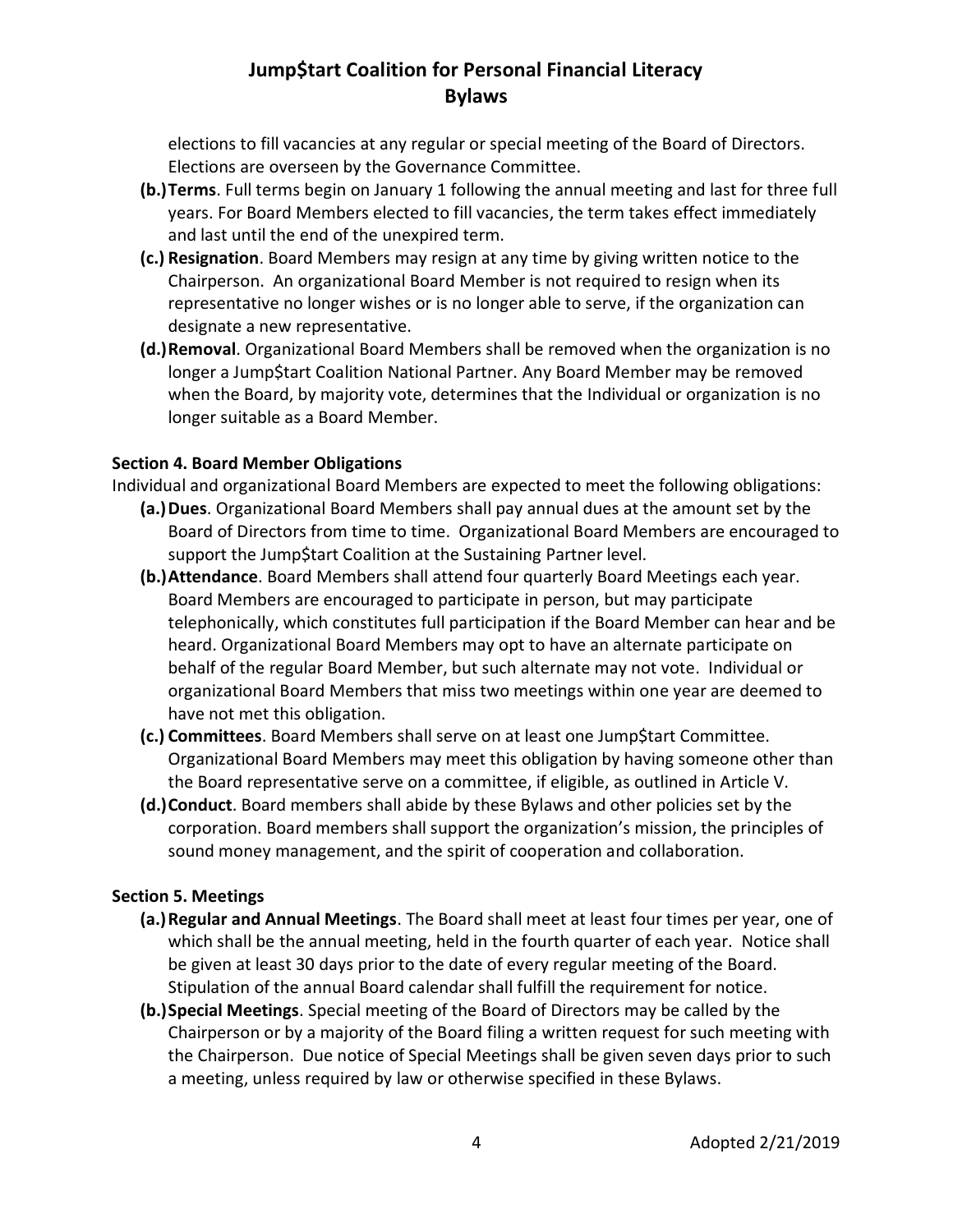- **(c.) Quorum**. One-half plus one of the Board Members then in office shall constitute a quorum at any regular or special meeting of the Board of Directors.
- **(d.)Meeting Format**. The Board shall select its own meeting format in any method allowed by the laws of the District of Columbia. Any such meeting, whether regular or special, shall constitute a meeting of the Board of Directors and shall subscribe to the policies, procedures, and rules adopted by the Board. Participation by telephone or similar equipment constitutes full participation if that Board Member can hear and be heard.
- **(e.)Notice**. Notice of all regular and special meetings of the Board including an agenda of all items to be discussed at such meetings shall be circulated to Board Members prior to the meeting. Notice of any regular or special meeting of the Board of Directors shall be given at least seven (7) days previous thereto by written notice delivered personally, or sent by mail or by electronic mail to each director at his or her address or e-mail address as shown by the records of the Corporation. If mailed, such notice shall be deemed to be delivered when deposited in the United States mail in sealed envelope so addressed, with postage thereon prepaid. If notice be given by electronic mail, such notice shall be deemed to be delivered when the transmission is complete to the recipient's e-mail address or number. Any director may waive notice of any meeting. The attendance of a director at any meeting shall constitute a waiver of notice of such meeting, except where a director attends a meeting for the express purpose of objecting to the transaction of any business because the meeting is not lawfully called or convened. Neither the business to be transacted at, nor the purpose of, any regular or special meeting of the Board of Directors need be specified in the notice or waiver of notice of such meeting, unless specifically required by law or by these Bylaws. Any Board Member or representative may waive notice of any meeting. Attendance at any meeting shall constitute a waiver of notice of such meeting, except where a Board Member attends a meeting for the express purpose of objecting to the transaction of any business because the meeting is not lawfully called or convened.
- **(f.) Action**. Any action required by the Board of Directors may be taken without a meeting, if all Board Members and representatives receive notice of said proposed action in writing and consent unanimously thereto in writing. Consent to the action shall constitute a waiver of notice requirements. The consent shall be filed with the minutes of proceedings of the Board and maintained in the official files.
- **(g.)Proxy and Alternates**. Voting by proxies shall not be permitted.

### **Article IV Officers**

#### **Section 1. Officers**

The officers of the corporation shall be a: Chairperson, Vice Chairperson, Secretary, and Treasurer. Together with the President/CEO, they form the Board's Executive Committee. Individual Board Members and representatives of organizational Board Members are eligible to be elected as officers. New offices may be created and filled at any meeting of the Board of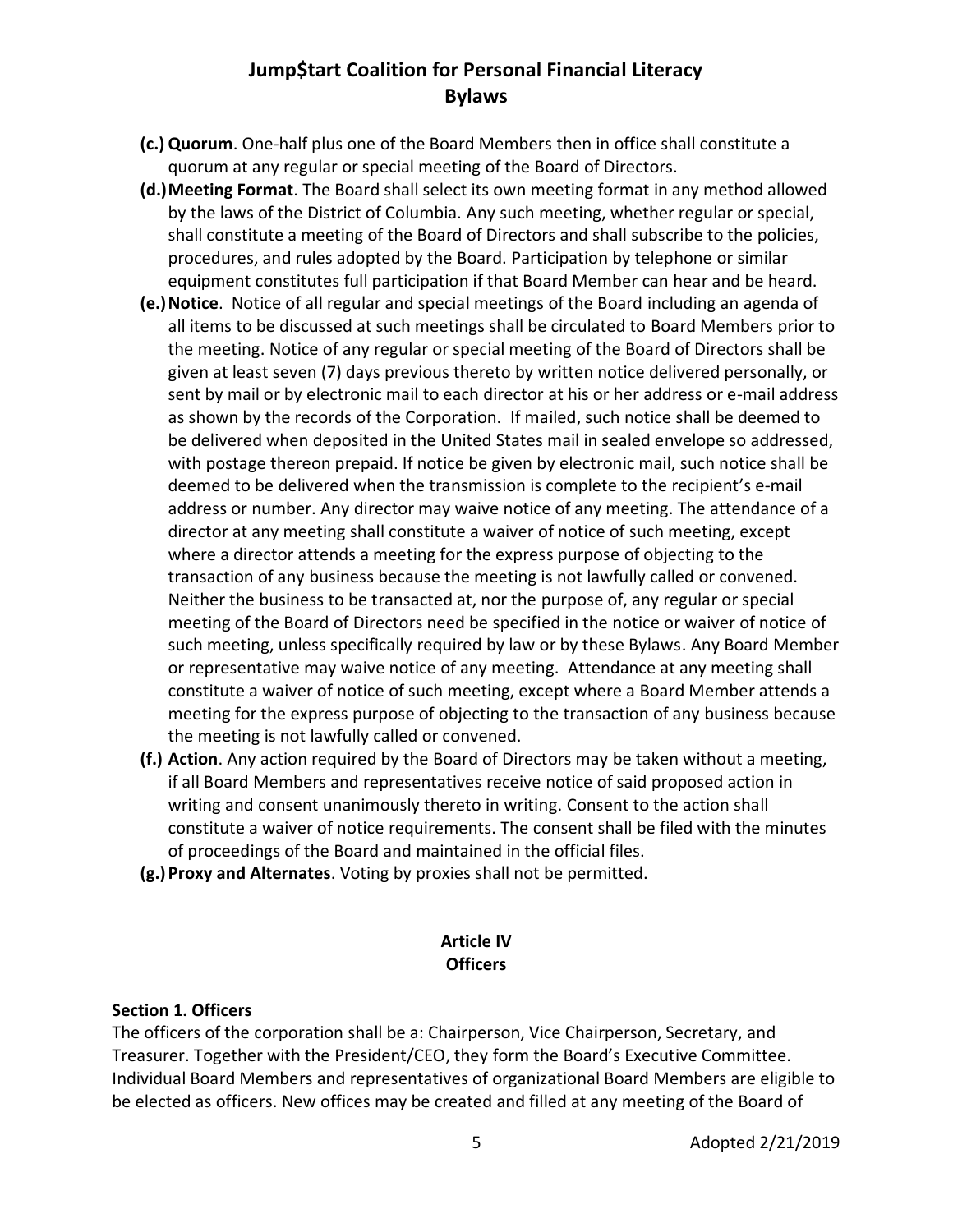Directors by a majority vote. Each officer shall hold office until his or her successor shall have been duly elected and qualified.

- **(a.)Chairperson.** The Chairperson shall preside over all regular and special meetings of the Board of Directors and Executive Committee. The Chairperson shall serve as a regular member of the Executive Committee and Finance Committee, and shall serve as an *ex officio* member of all Committees except as prohibited by the Bylaws. The Chairperson shall see that all orders and resolutions of the Board of Directors are carried out and shall perform all other duties as from time to time may be assigned to the Chairperson by the Board. The Chairperson shall work with the President/CEO to guide the strategic direction of the organization.
- **(b.)Vice Chairperson.** The Vice Chairperson shall preside over regular and special meetings of the Board of Directors and Executive Committee in the absence of the Chairperson. The Vice Chairperson shall serve as Chairperson of the Audit Committee and as a regular member of the Executive Committee. The Vice Chairperson shall perform the duties of the Chairperson in the absence of the Chairperson. The Vice Chairperson shall perform such duties as may be assigned by the Chairperson or the Board of Directors.
- **(c.) Secretary.** The Secretary shall be responsible for keeping the minutes of regular and special meetings of the Board of Directors and the Executive Committee; maintaining a Board roster, and taking attendance at meetings to determine a quorum. The Secretary has general responsibility for Corporate Records and works with the corporation's staff to ensure appropriate document maintenance, filing, and retention. The Secretary shall be sufficiently familiar with the corporation's Articles, Bylaws, and similar documents to note applicability during meetings. The Secretary shall be a regular member of the Executive Committee.
- **(d.)Treasurer.** The Treasurer shall serve as Chairperson of the Finance Committee and shall work with the President/CEO to provide oversight for the corporation's finances, including the annual operating budget, financial statement, and investment policy. The Treasurer shall provide a financial report at each meeting of the Board of Directors and shall serve as a regular member of the Executive Committee.
- **(e.)President and Chief Executive Officer**

The President and Chief Executive Officer (President/CEO) shall be a non-voting, *ex officio* member of the Board of Directors and all Committees except as prohibited by the Bylaws. The President/CEO shall be responsible and accountable for the overall management of the corporation, including the employment of all other personnel and agents, and for implementation of the corporation's strategic goals and objectives. The President/CEO shall be authorized to approve expenditures and sign contracts on the corporation's behalf, except as otherwise limited by the Board. The President/CEO shall be the principal public spokesperson for the corporation. The term and conditions of employment of the President/CEO shall be set and overseen by the remaining members of the Executive Committee, which may appoint a temporary or permanent replacement in the absence of the President/CEO.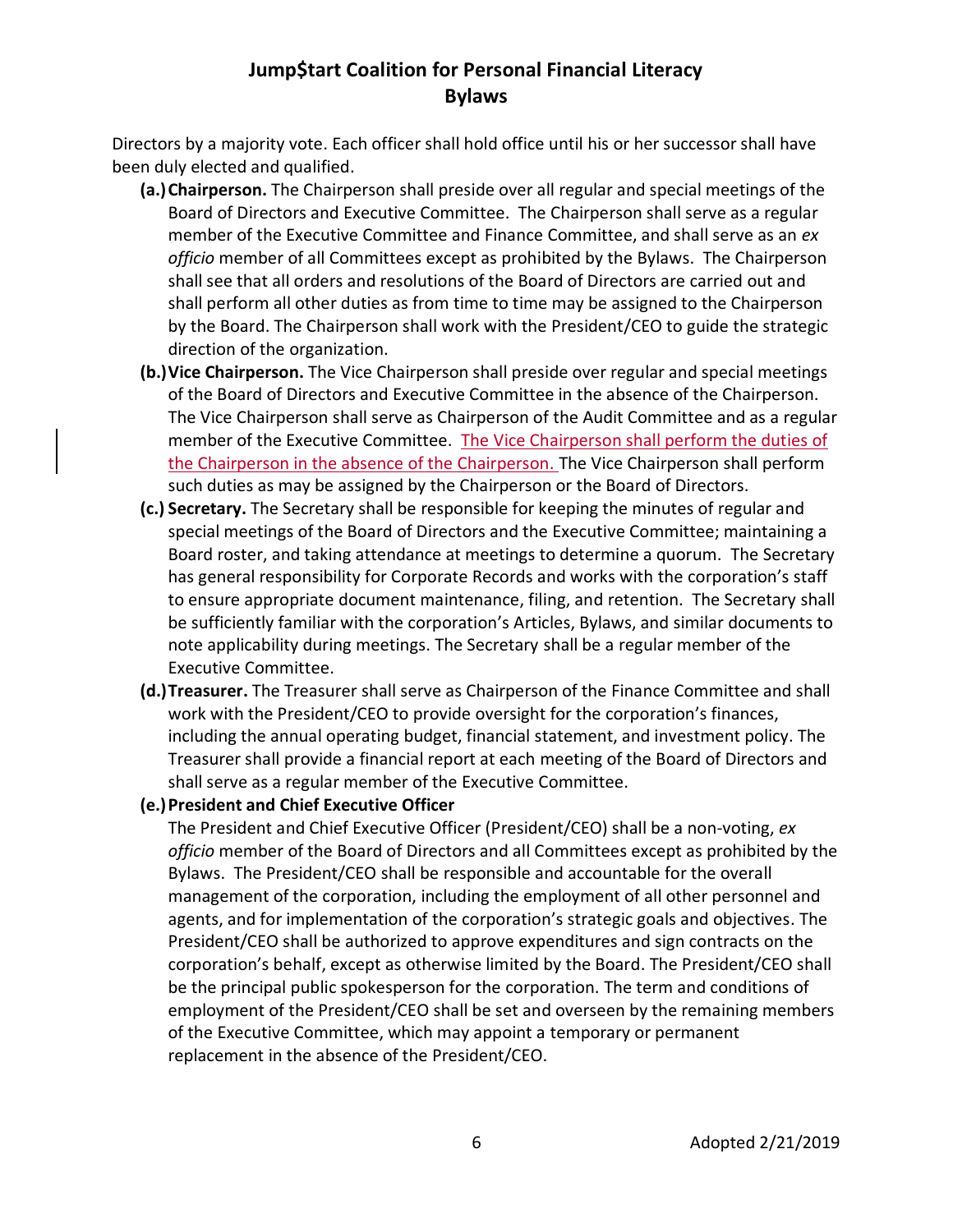#### **Section 2. Officer Elections, Terms, Term Limits, Resignation and Removal**

- **(a.)Elections.** Officers shall be nominated by the Governance Committee. The Board of Directors shall conduct officer elections at the Annual Meeting and may conduct special elections to fill vacancies at any regular or special meeting of the Board. Elections are overseen by the Governance Committee.
- **(b.)Terms**. Officers shall be elected to two-year terms. Full terms shall begin on January 1 following the Annual Meeting and last for two full years. For Officers elected to fill vacancies, the term shall take effect immediately and last until the end of the unexpired term. The terms of the Chairperson and Secretary shall begin January 1 of evennumbered years; the terms of the Vice Chairperson and Treasurer shall begin January 1 of odd-numbered years.
- **(c.) Term Limits**. Officers may be elected to two full, consecutive terms in the same office. If first elected to fill a vacancy, that Officer is eligible to be elected to two full, consecutive terms in addition to filling an unexpired term. An Officer is eligible to be re-elected to an office that he or she held previously, after one full term out of office.
- **(d.)Resignation**. Officers may resign at any time by giving written notice to the Chairperson.
- **(e.)Removal**. Officers shall be removed from office if they represent an Organizational Board Member and that organization is no longer a Jump\$tart Coalition National Partner. Officers may be removed when the Board, by majority vote, determines that the Individual is no longer suitable as an Officer.

#### **Article V Committees**

**Section 1. Creation and Authority.** Committees of two or more people may be created through amendments to these bylaws or by resolution adopted by a majority of the Board of Directors present at a meeting where there is quorum. Committees may be formed on an ad-hoc basis or may be standing committees as provided below or in the resolution.

- **(a.)Authority.** Committees may be granted the authority of the Board of Directors through amendments to these bylaws or by resolution adopted by a majority of the Board of Directors present at a meeting where there is quorum.
- **(b.)Limitation of Authority.** No committee shall have the authority of the Board of Directors in amending, altering or repealing the Bylaws; electing, appointing or removing any individual or organizational Board Member or officer of the corporation; amending the Articles of Incorporation; adopting a plan of merger or consolidation with another corporation; authorizing the sale, lease, exchange or mortgage of all or substantially all of the property and assets of the corporation; authorizing the voluntary dissolution of the corporation or revoking proceedings therefore; adopting a plan for the distribution of the assets of the corporation; or amending, altering or repealing any resolution of the Board of Directors which by its terms provides that it shall not be amended, altered, or repealed by such committee. The designation and appointment of any such committee and the delegation thereto of authority shall not operate to relieve the Board of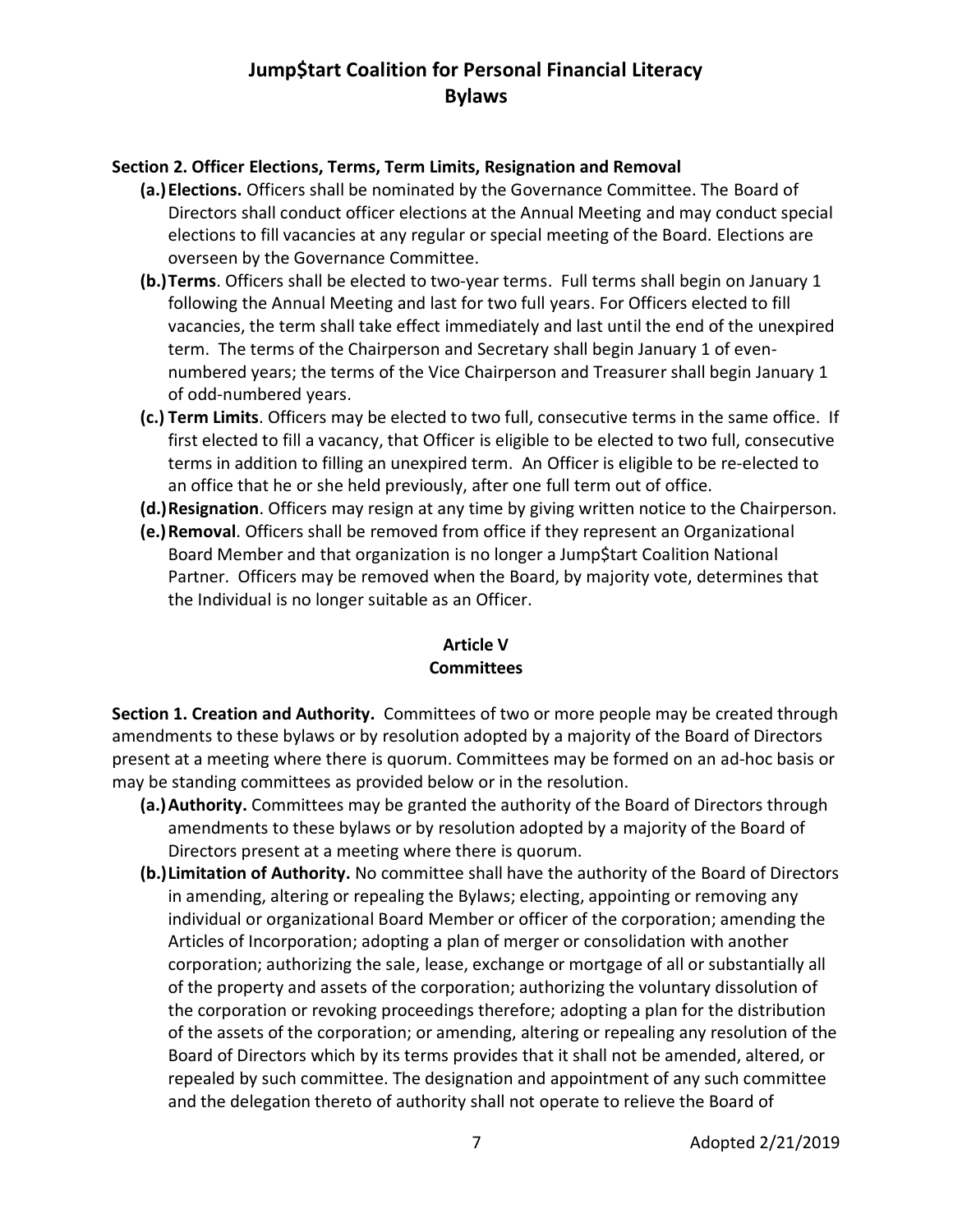Directors or any individual or organizational Board Member of any responsibility imposed by law.

**Section 2. Members and Terms.** The Board Chair shall appoint the members and the Chair of all committees except as specified below. All such appointments must be approved by the Board prior to the appointment or must be ratified at the next Board meeting. The Board Chair may appoint to some committees persons who are not Board Members or representatives of organizational Board Members except as specified below. The Board Chair and President/CEO shall serve as ex officio members of all committees except at specified below.

- **(a.)Terms.** Each member of a Committee shall continue as such until his/her successor is appointed, the Committee is terminated, the member is removed from the Committee, or ceases to qualify as a member of the Committee or the Corporation thereof.
- **(b.)Resignation**. Committee members may resign at any time by giving written notice to the Chairperson.
- **(c.) Removal**. Committee members shall be removed from the Committee when the committee member is no longer an individual Board Member or representative of an organizational Board Member. Committee members may be removed when the Board, by majority vote, determines that the Individual is no longer suitable as a committee member.

### **Section 3. Standing Committees**

### **(a.)Executive Committee**

The Board Chair shall serve as the Executive Committee Chair. Members of the Executive Committee shall be: the Board Chair, Board Vice-Chair, Secretary, Treasurer, and President/CEO, and there shall be no other members. Except for: the power to amend the Articles of Incorporation and Bylaws; removal of Partners; borrowing of money; dissolving the organization; merging with another organization; and terminating the President/CEO, the Executive Committee shall have all of the powers and authority of the Board of Directors in the intervals between meetings of the Board of Directors, subject to the direction and control of the Board of Directors. After each Executive Committee meeting where action has been taken, the Executive Committee shall provide notice to the full Board via email of the actions taken by the Executive Committee immediately after the meeting and shall provide a report to the full Board of Directors with a report of actions taken, for Board receipt and acknowledgment at the next regularly-scheduled meeting of the full Board.

### **(b.)Finance Committee**

The Treasurer shall serve as Chair of the Finance Committee. Members of the Finance Committee shall be: the Board Chair, the President/CEO, and two other Board Members or representatives of organizational Board Members, and there shall be no other members. The Finance Committee shall review the organization's financial statements and operating budget. The Finance Committee shall hire and oversee the work of any investment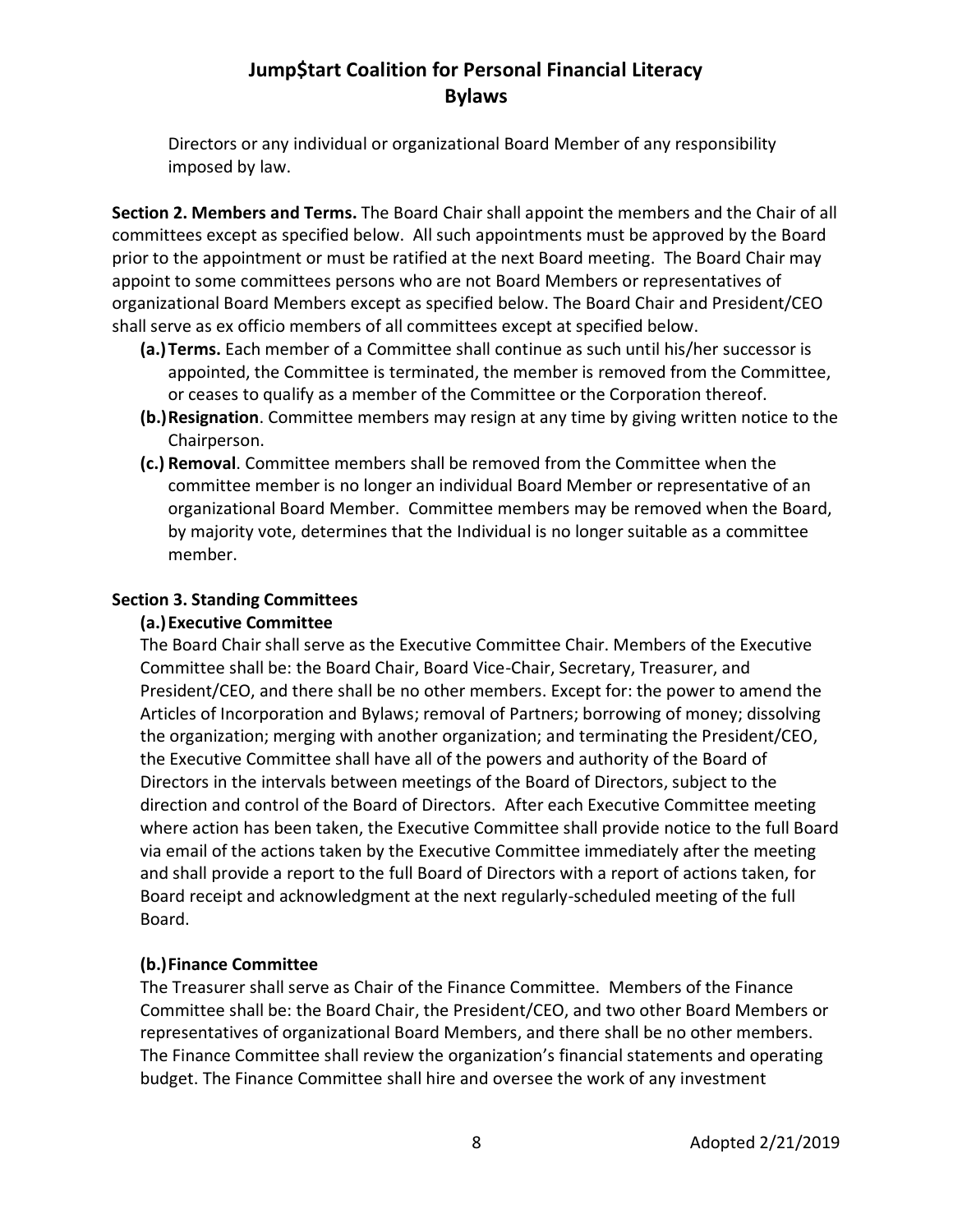managers and the organization's investment policy. The Finance Committee shall report to the Board of Directors at least once during each calendar year.

#### **(c.) Audit Committee**

The Board Vice Chair shall serve as Chair of the Audit Committee. The Audit Committee shall consist of at least five Board Members or representatives of organizational Board Members, including at least one member deemed a financial expert, as appointed by the Board Chair. Neither the Board Chair, the President/CEO, nor any member of the organization's staff, shall serve as a member of the Audit Committee. The Audit Committee shall be responsible for hiring an independent auditor to conduct a financial audit each year and for receiving and reviewing the audit report. The Audit Committee shall report to the Board of Directors at least once during each calendar year.

#### **(d.)Governance Committee**

The Board Chair shall appoint the Chair of the Governance Committee. The Governance Committee shall consist of seven Board Members or representatives of organizational Board Members. The Governance Committee shall serve as the Nominating Committee for Board Member, Officer, and new Partner elections, and shall oversee the election process. If the Chairperson position becomes vacant, the Governance Committee shall appoint the Vice Chair—or, if the Vice Chair is unavailable, any officer—to serve as Chairperson pro tempore. The Governance Committee shall provide oversight on all corporate governance matters and may review and make recommendations to the Board on proposed changes to the Bylaws.

### **(e.)Education Committee**

The Board Chair shall appoint the Chair of the Education Committee. The Education Committee shall consist of up to fifteen Board Members or representatives of organizational Board Members, or representatives of Partner organizations. The Education Committee shall serve as an advisory committee for: the Jump\$tart Clearinghouse, National Standards in K-12 Personal Finance Education, teacher training initiatives, and other financial education initiatives that may arise from time to time.

#### **(f.) Communications Committee**

The Board Chair shall appoint the Chair of the Communications Committee. The Communications Committee shall consist of up to fifteen Board Members or representatives of organizational Board Members, or representatives of Partner organizations. The Communications Committee shall serve as an advisory committee on Jump\$tart communications initiatives as needed from time to time and may participate in communications activities.

### **(g.)Coalition Partnership Committee**

The Board Chair shall appoint the Chair of the Coalition Partnership Committee. The Coalition Partnership Committee shall consist of at least five Board Members or representatives of organizational Board Members, and any number of additional representatives of Board or Partner organizations. The Coalition Partnership Committee shall work with staff to identify potential Coalition Partners and recommend strategies to attract and retain Coalition Partners.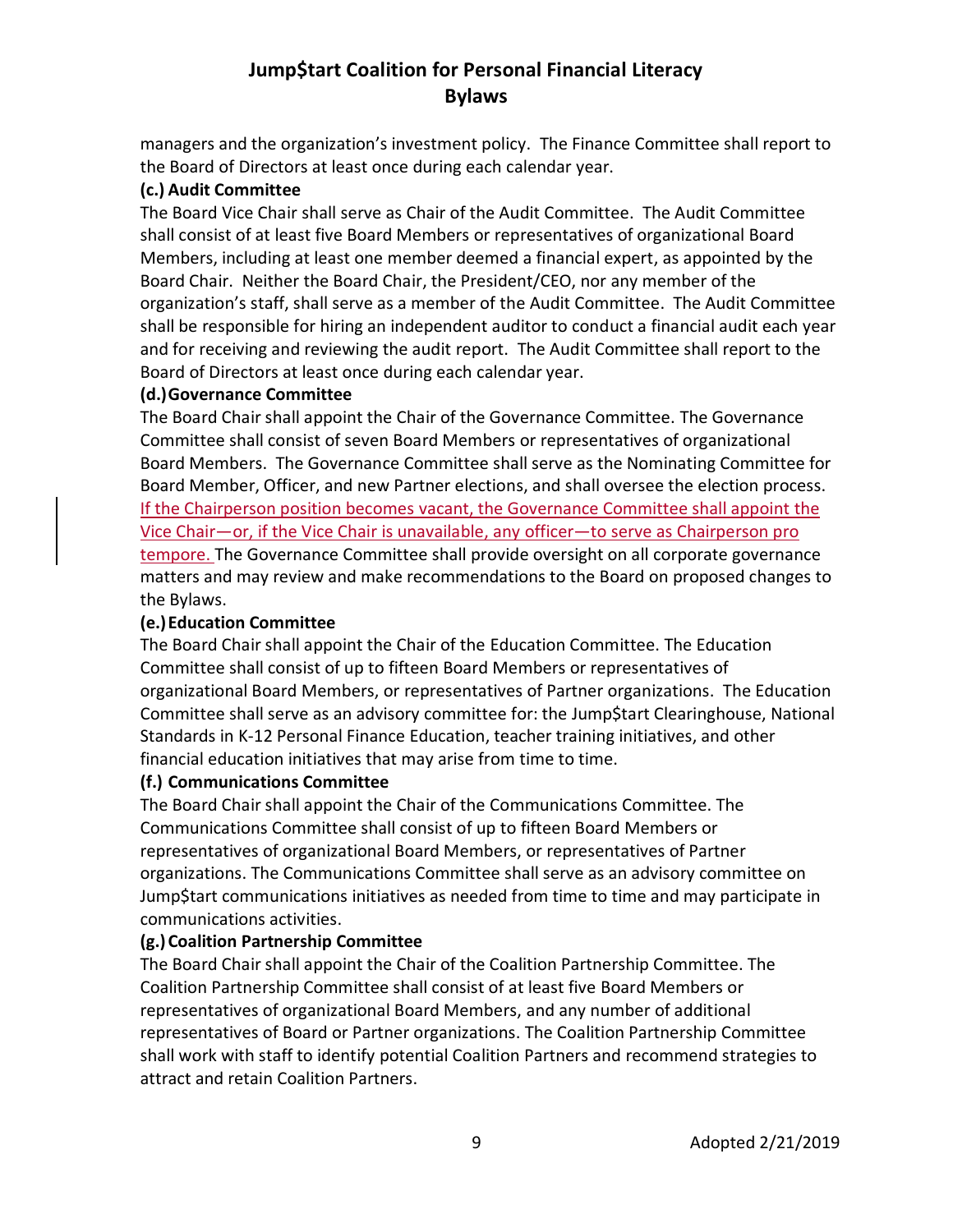### **Article VI Conflict of Interest**

#### **Section 1. Purpose**

The purpose of this Article is to protect the corporation's interests when contemplating entering into a transaction or arrangement that may result in personal financial, political, or professional gain on the part of an interested person at the expense of the corporation and to provide the procedures for disclosure and addressing of conflicts of interest should they arise. This Article supplements but does not replace any applicable state and federal laws governing conflicts of interest applicable to nonprofit and charitable organizations.

#### **Section 2. Definitions**

- **(a.)Interested Person.** A Board Member, Organizational Board Member representative, Committee Member with Board-delegated authority, Staff Member, or Independent Contractor delegated the responsibility of representing the corporation, who has a direct or indirect financial interest in a transaction or arrangement.
- **(b.)Financial Interest.** A person has a financial interest if he or she has, directly or indirectly, through business, investment or family: (i) an ownership or investment interest in any entity with which the Jump\$tart Coalition has a transaction or arrangement; (ii) a compensation arrangement with an organization, entity or individual with which the Jump\$tart Coalition has a transaction or arrangement; or (iii) a potential ownership or investment interest in, or compensation arrangement with, any entity or individual with which the Jump\$tart Coalition is negotiating a transaction or arrangement.
- **(c.) Position of Trust.** Persons in a position of trust include: Board Members, Organizational Board Member representatives, Committee Members with Board-delegated authority, Staff Members, or Independent Contractors delegated the responsibility of representing the corporation.
- **(d.)Conflict of Interest**. Conflict of interest may arise when a person in a position of trust may benefit financially, politically, or professionally from a decision he/she could make in serving in such capacity, including indirect benefits to family members or businesses with which the person is closely associated.
- **(e.)Compensation.** Compensation includes direct and indirect remuneration, as well as gifts or favors that are not insubstantial.

#### **Section 3. Procedures**

- **(a.)Duty to Disclose.** Interested persons must disclose in writing the existence of any actual or possible conflict of interest and be given the opportunity to disclose all material facts regarding financial interest to those with board-delegated powers considering the proposed transaction or arrangement.
- **(b.)Determining Whether a Conflict of Interest Exists**. The potential conflict of interest shall be reviewed by the Governance Committee, which will make a recommendation to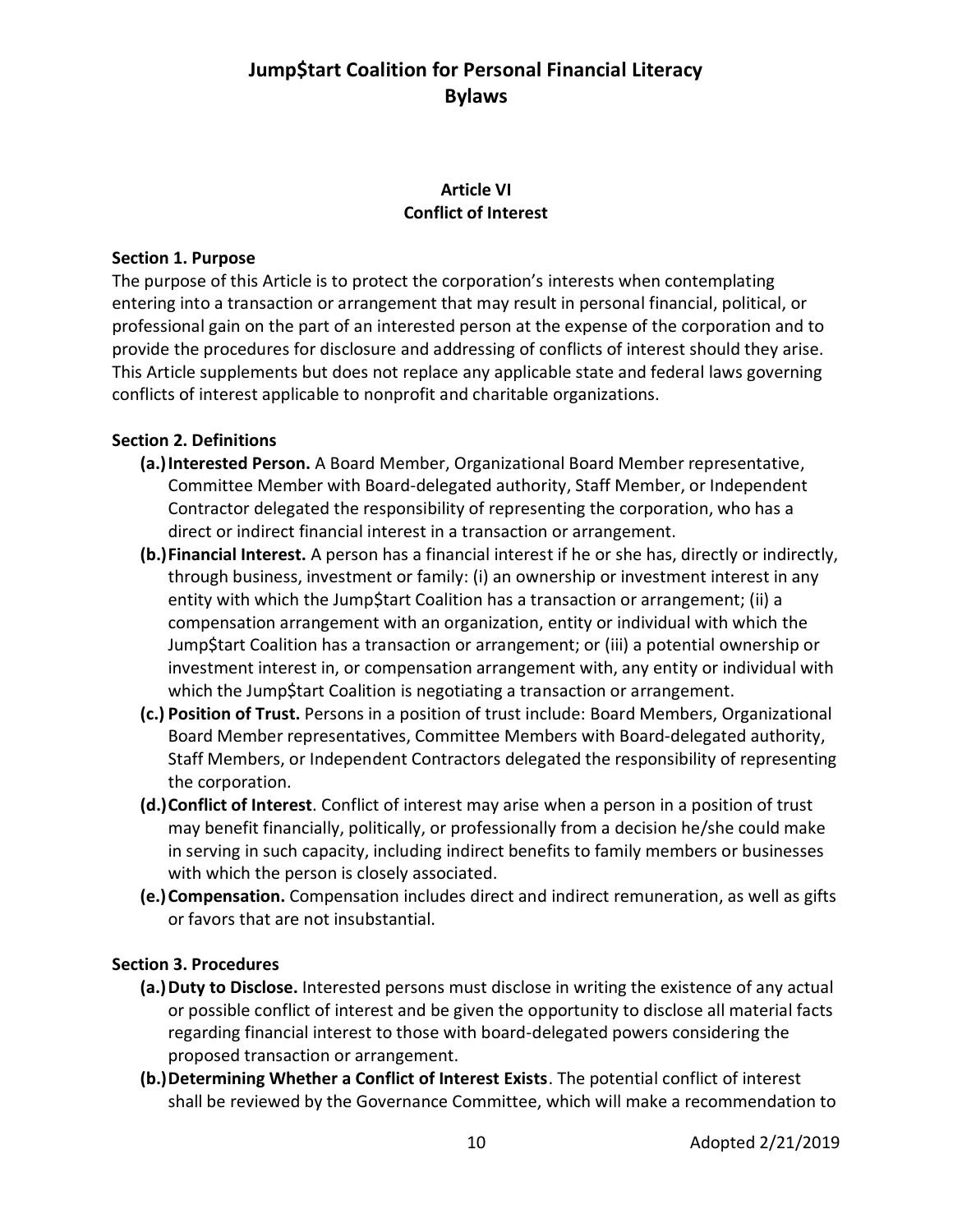the Board of Directors as to whether a conflict of interest exists. Interested persons shall not be present during the review, discussion and voting related to determination of a conflict of interest and shall have no voting authority in the determination.

- **(c.) Addressing the Conflict of Interest.** After exercising due diligence, the Governance Committee may recommend a more advantageous arrangement or transaction that would not give rise to a conflict of interest or may recommend that the arrangement or transaction is fair and reasonable, and in the best interest of the corporation, so that the corporation may enter into the arrangement or transaction. The course would be determined by majority vote of the Board of Directors or Executive Committee.
- **(d.)Violations of the Conflicts of Interest Policy**. If the Board of Directors has reasonable cause to believe that an interested person has failed to disclose actual or possible conflicts of interest, it shall inform that interested person of the basis for such belief and afford him or her opportunity to explain the alleged failure to disclose. If, after hearing the response and after making further investigation as appropriate, the Board of Directors determines the interested person has failed to disclose an actual or possible conflict of interest, it shall take appropriate disciplinary action.

**Section 4. Compliance.** Each person in a position of trust shall annually affirm that he or she has received a copy of the Bylaws including Article VI which addresses conflicts of interest; that he or she has read and understands the policy; and that she or she agrees to comply with the policy. Annual affirmation shall occur at the annual meeting of the Board of Directors or as soon thereafter as possible for persons in a position of trust not in attendance at the annual meeting.

### **Article VII Contracts, Checks, Deposits, and Funds**

**Section 1. Checks, Notes and Contracts.** The Board of Directors shall determine who shall be authorized from time to time on the Corporation's behalf to sign checks, drafts, or other orders of payment of money; to sign acceptances, notes, or other evidence of indebtedness; to enter into contracts; or to execute and deliver other documents and instruments.

**Section 2. Deposits.** All funds of the Corporation shall be deposited from time to time to the credit of the Corporation in such banks, trust companies, or other depositories as the Board of Directors may select.

**Section 3. Funds.** The Board of Directors may accept on behalf of the Corporation any contribution, gift, bequest, or devise for the general purpose or for any special purpose of the Corporation.